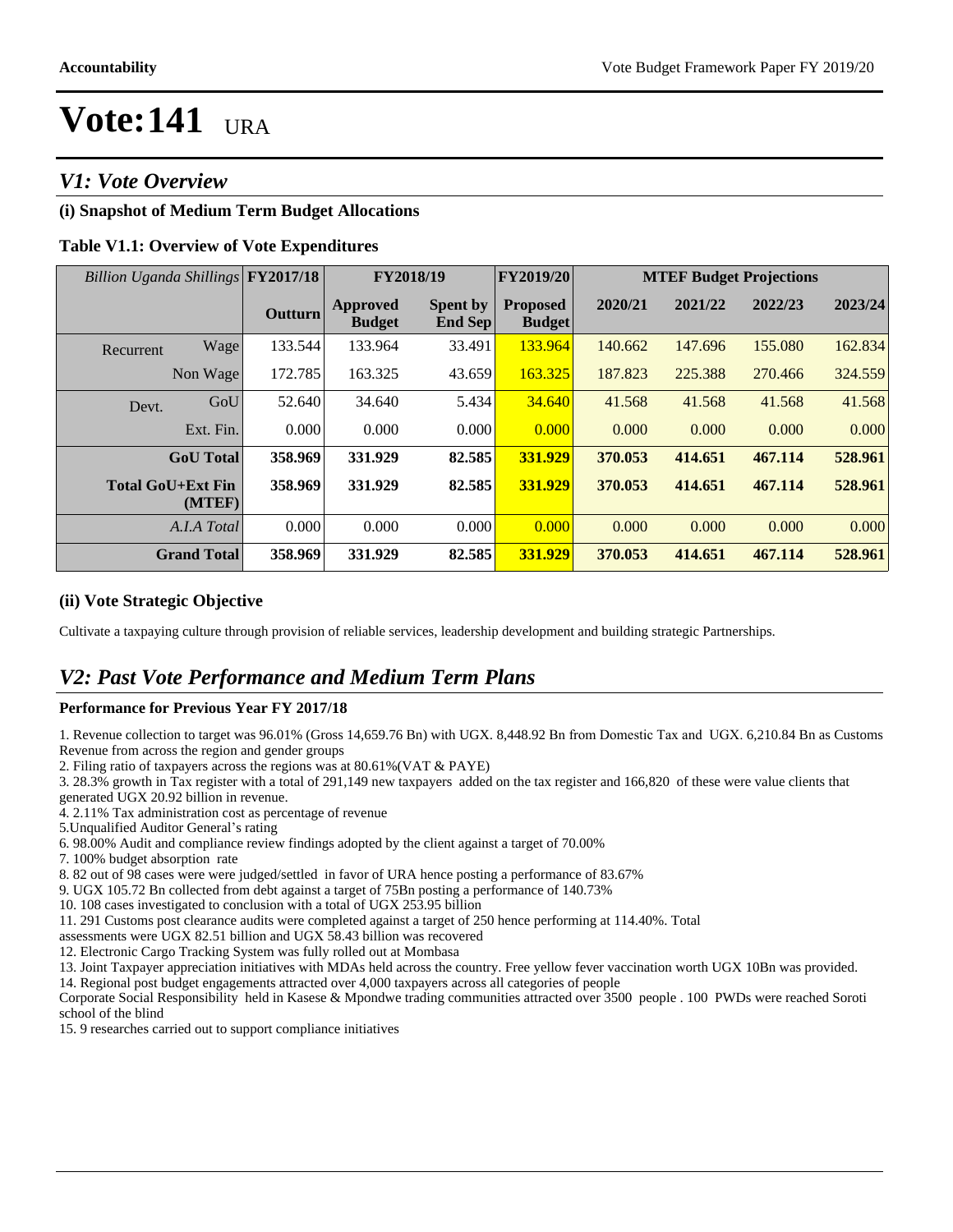#### **Performance as of BFP FY 2018/19 (Performance as of BFP)**

1. Net Revenue collection to target was 103.55% (3,707.85 Bn)

2. 81.61% Average filing Ratio (VAT & PAYE)

3. 42% growth in Tax register(45,122 new taxpayers added to the tax register; stands at 1,365,813 as at 30th Sep 2018) against target of 2.5%

- 4. 2.04%. Tax administration cost as percentage of revenue
- 5. Compliance level was at 68.5%

6. 244 Tax audits & returns examinations completed which yielded 12.39 Bn

- 7. Management of tax arrears yielded UGX 177.70 billion
- 8. 62 Customs audits were completed with a total assessment of UGX 25.61 of which UGX 2.54 billion revenue was agreed.
- 9. 2,192 seizure notices done 0f which 1,717 were for dutiable goods and 475 were for non-dutiable goods.
- 10. Enforcement intervention led to a recovery of UGX 16.04 billion
- 11. 82% cases won and settled in URA's favour against a target of 65%.
- 12. UGX 24.38 billion was recovered from debt against a target of UGX 20 billion.

13. 10 cases were investigated to conclusion and total tax identified was UGX 2.49 billion. In addition, the VAT fraud task force resulted into revenue worth UGX 22.53 billion.

14. 34 Financial Literacy engagements/katales held across gender groups and a total of 13,887 stakeholders were reached.

15. 92 Tax clinics/hubs/engagements held across regions and gender groups and studies

16. Final Accounts for FY 2017/18 prepared and delivered according to PFM Act 2015

### **FY 2019/20 Planned Outputs**

- 1. 100% revenue collection to target
- 2. Compliance level of 80%
- 3. Administration cost as percentage of revenue 2.3%
- 4. Percentage growth in taxpayer register 10%
- 6. Collection of UGX 80Bn from debt
- 7. 65% of cases won and settled in URA's favor
- 8. Complete 250 Post clearance audits
- 9. 3,012 Tax Audit actions (Returns examinations, compliance audits, refunds audits, offset verification)
- 10. 7,151 Compliance inspection actions (Compliance advisories, compliance visits, self health reviews, spot inventory checks)
- 11. 1,800 intelligence focused operations
- 12. 20% of electronic cargo tracked
- 13. 85 scheme and sector/industry based investigations to conclusion

## **Medium Term Plans**

- 1.Implement risk based compliance improvement programs
- 2.Implement Tax register expansion programs
- 3.Implement Service enhancement programs
- 4.Strengthen the assessment and mobilization of Rental tax especially in LGs
- 5.Implement Tax education programs
- 6.Implement eTAX 2, Digital Tax Stamps and Electronic Fiscal Devices(EFDs/ E-invoicing)
- 7.Trade facilitation initiatives
- 8.Participate in the finalizing and implementation of the DRM Strategy.
- 9.Strengthen Debt recovery and litigation
- 10.Implement Business Process Management Programs;
- 11.Develop Systems to support revenue collection and all government agencies.
- 12.Develop Non Tax Revenue collection strategy , financial literacy strategy and communication strategy
- 13.Participate in the capacity building of Local Governments in tax administration
- 14.Participate in the development of a strategy on mandatory association membership for informal sector players

15. Improve Human Resources including staff maintenance & capacity development

- structural alignment Programs
- 16. Carry out equal opportunity activities i.e gender, environment and HIV initiatives
- 17. Support revenue collection in local governments

## **Efficiency of Vote Budget Allocations**

Despite the lower than needed funding URA has tried their best to fit initiatives within the available funds to deliver the revenue needed by government.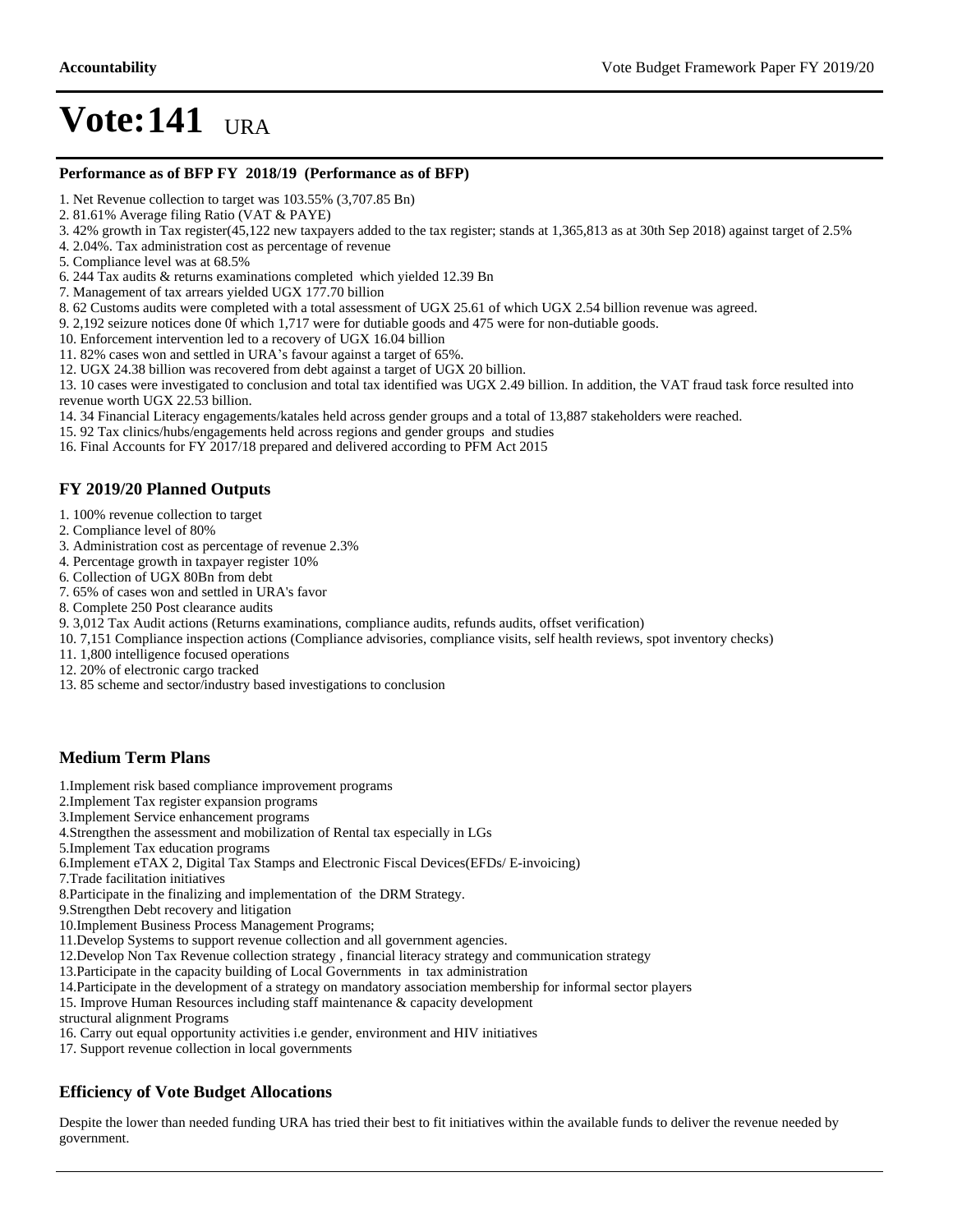#### **Vote Investment Plans**

- 1. URA Head quarter building
- 2. New Headquarter Data center
- 3. Enterprise Resource Planning (ERP)
- 4.Motor vehicles ( Lease)

5. Office equipment, furniture & fittings

- 6. Computer equipment
- 7. Disaster recovery system and IT licenses.

### **Major Expenditure Allocations in the Vote for FY 2019/20**

#### A: OPERATIONAL BUDGET

The recurrent expenditure for the financial year 2019/20 of UGX 297.25 Billion has been allocated as follows:

Staff costs (60.43%)

This will cover the staff salary and related benefits (NSSF, Workman's compensation, Group Life Assurance, medical expenses, Retirement Benefit Scheme contribution, death benefits, gratuity and service award).

#### Transport and Travel (4.36%)

This will cover the costs of transport and travel, including motor vehicles repairs and insurance, fuel, public transport, subsistence allowances, regional and international travel and transfer expenses.

Repairs and Maintenance Costs (20.54%)

This covers maintenance of building, office equipment including computer equipment, ICT software & licences like ECTS, e-Tax, MS office, parking yards & roads, and furniture maintenance.

Other Charges/staff development & Board Expenses (14.68%)

This covers items like URANET, rent & utility charges, tax payer education, publicity, property rates, staff recruitment costs, staff training costs, legal costs, printing and stationery and program costs among others.

#### B: THE CAPITAL AND STRATEGIC BUDGET (10.43%)

10.43% of the total budget has been allocated to capital costs to cater for URA Headquarter Building, ERP Implementation, Computer equipment, Disaster Recovery Solution and Vehicle Finance Lease etc.

## **V3: PROGRAMME OUTCOMES, OUTCOME INDICATORS AND PROPOSED BUDGET ALLOCATION**

#### **Table V3.1: Programme Outcome and Outcome Indicators**

| <b>Programme:</b>                                       |                                                          | <b>18 Administration and Support Services</b> |               |                  |                            |                 |               |                            |  |
|---------------------------------------------------------|----------------------------------------------------------|-----------------------------------------------|---------------|------------------|----------------------------|-----------------|---------------|----------------------------|--|
| <b>Programme Objective:</b>                             | Improve institutional performance                        |                                               |               |                  |                            |                 |               |                            |  |
| <b>Responsible Officer:</b>                             | Doris Akol                                               |                                               |               |                  |                            |                 |               |                            |  |
| <b>Programme Outcome:</b>                               | <b>Efficient and effective institutional performance</b> |                                               |               |                  |                            |                 |               |                            |  |
| Sector Outcomes contributed to by the Programme Outcome |                                                          |                                               |               |                  |                            |                 |               |                            |  |
| 1. Fiscal Credibility and Sustainability                |                                                          |                                               |               |                  |                            |                 |               |                            |  |
|                                                         |                                                          |                                               |               |                  | <b>Performance Targets</b> |                 |               |                            |  |
| <b>Programme Performance Indicators (Output)</b>        |                                                          | 2017/18                                       | 2018/19       | <b>Base year</b> | <b>Baseline</b>            | 2019/20         | 2020/21       | 2021/22                    |  |
|                                                         |                                                          | <b>Actual</b>                                 | <b>Target</b> |                  |                            | <b>Target</b>   | <b>Target</b> | <b>Target</b>              |  |
| • Level of Strategic plan delivered                     |                                                          | 85.77%                                        | 80%           |                  |                            | 80%             | 80%           | 80%                        |  |
| • Annual Auditor Genaral rating of institutions         |                                                          | Unqualified                                   | unqualified   |                  |                            | unqualifie<br>d | d             | unqualifie unqualifie<br>d |  |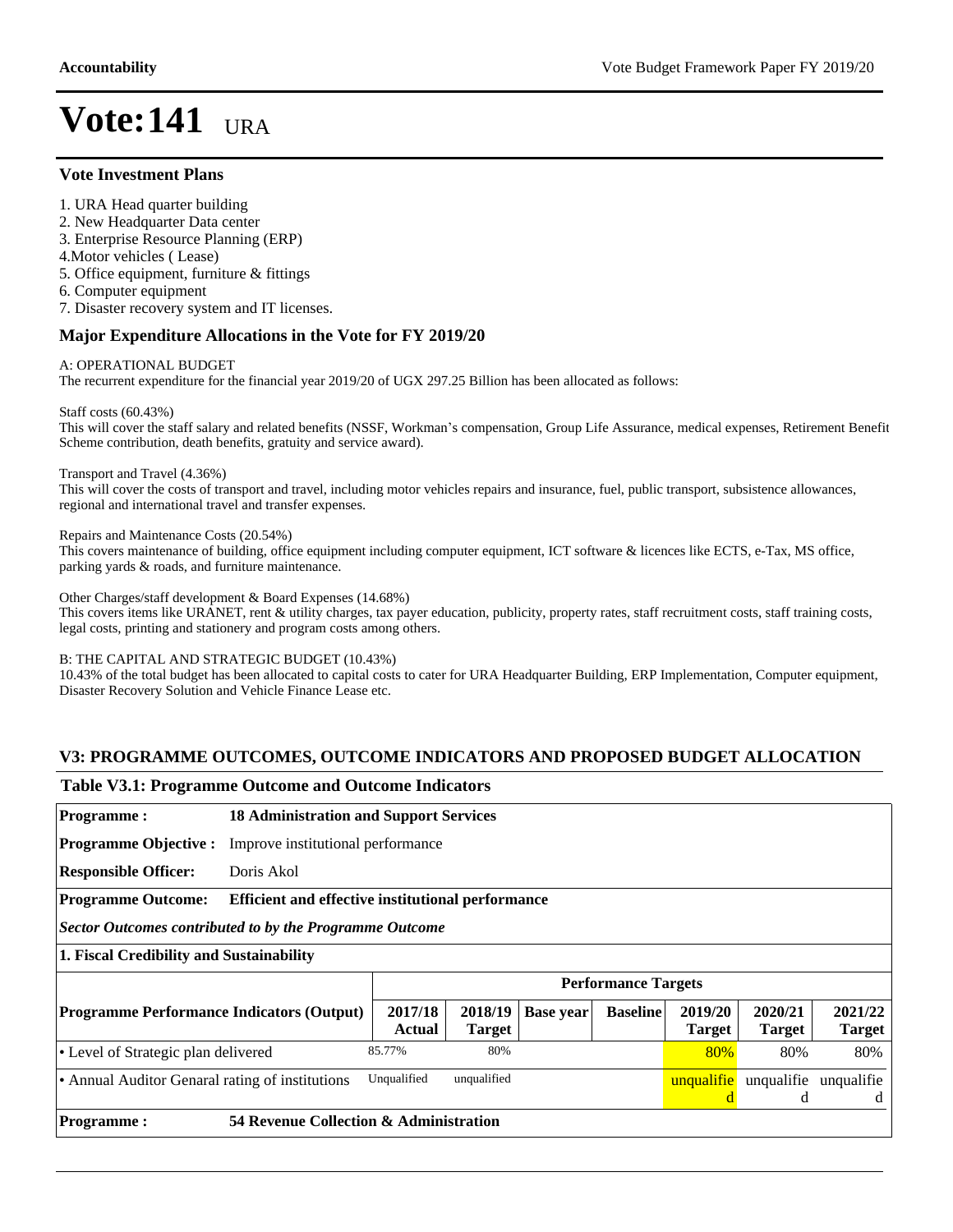|  |  |  | Programme Objective : Maximise Revenue |
|--|--|--|----------------------------------------|
|--|--|--|----------------------------------------|

**Responsible Officer:** Doris Akol

#### **Programme Outcome: Maximum revenue**

*Sector Outcomes contributed to by the Programme Outcome*

### **1. Fiscal Credibility and Sustainability**

|                                                  | <b>Performance Targets</b> |                          |           |                 |                          |                          |                   |
|--------------------------------------------------|----------------------------|--------------------------|-----------|-----------------|--------------------------|--------------------------|-------------------|
| <b>Programme Performance Indicators (Output)</b> | 2017/18<br>Actual          | 2018/19<br><b>Target</b> | Base year | <b>Baseline</b> | 2019/20<br><b>Target</b> | 2020/21<br><b>Target</b> | 2021/22<br>Target |
| • Revenue collection to target                   | 96.02%                     | 100%                     |           |                 | 100%                     | 100%                     | 100\%             |
| $\cdot$ Compliance level                         | 66.40%                     | 77%                      |           |                 | 80%                      | 80%                      | 80%               |
| • Tax Administration cost as % of revenue        | 2.07%                      | 2.3%                     |           |                 | 2.3%                     | 2.3%                     | 2.3%              |

## **Table V3.2: Past Expenditure Outturns and Medium Term Projections by Programme**

| Billion Uganda shillings               | 2017/18        | 2018/19                                   |        | 2019-20                          | <b>MTEF Budget Projections</b> |         |         |         |
|----------------------------------------|----------------|-------------------------------------------|--------|----------------------------------|--------------------------------|---------|---------|---------|
|                                        | <b>Outturn</b> | <b>Approved</b> Spent By<br><b>Budget</b> | End Q1 | <b>Proposed</b><br><b>Budget</b> | 2020-21                        | 2021-22 | 2022-23 | 2023-24 |
| Vote : 141 URA                         |                |                                           |        |                                  |                                |         |         |         |
| 18 Administration and Support Services | 169.045        | 163.323                                   | 40.387 | 163.323                          | 186.569                        | 210.881 | 239.821 | 274.302 |
| 54 Revenue Collection & Administration | 189.385        | 168.606                                   | 42.085 | 168.606                          | 183.485                        | 203.771 | 227.293 | 254.659 |
| Total for the Vote                     | 358.430        | 331.929                                   | 82.472 | 331.929                          | 370.053                        | 414.651 | 467.114 | 528.961 |

#### **V4: SUBPROGRAMME PAST EXPENDITURE OUTTURNS AND PROPOSED BUDGET ALLOCATIONS**

## **Table V4.1: Past Expenditure Outturns and Medium Term Projections by SubProgramme**

| Billion Uganda shillings                                     | 2017/18<br>FY 2018/19 |                       | 2019-20                        | <b>Medium Term Projections</b>   |         |         |         |         |
|--------------------------------------------------------------|-----------------------|-----------------------|--------------------------------|----------------------------------|---------|---------|---------|---------|
|                                                              | Outturn Budget        | <b>Approved</b> Spent | $ {\bf B}$ y<br><b>End Sep</b> | <b>Proposed</b><br><b>Budget</b> | 2020-21 | 2021-22 | 2022-23 | 2023-24 |
| Programme: 18 Administration and Support Services            |                       |                       |                                |                                  |         |         |         |         |
| 02 Internal Audit and Compliance                             | 5.042                 | 5.344                 | 1.336                          | 5.344                            | 5.812   | 6.370   | 7.102   | 7.954   |
| 03 Corporate services                                        | 93.493                | 106.197               | 29.538                         | 106.197                          | 120.347 | 141.776 | 167.177 | 197.512 |
| 04 Legal Services                                            | 6.603                 | 6.288                 | 1.377                          | 6.288                            | 6.931   | 7.810   | 8.879   | 10.138  |
| 0653 Support to URA Projects                                 | 52.590                | 34.640                | 5.422                          | 34.640                           | 41.568  | 41.568  | 41.568  | 41.568  |
| 08 Research & Planning, Public Awarenessand Tax<br>Education | 11.457                | 10.853                | 2.713                          | 10.853                           | 11.912  | 13.358  | 15.094  | 17.130  |
| <b>Total For the Programme: 18</b>                           | 169.184               | 163.323               | 40.387                         | 163.323                          | 186.569 | 210.881 | 239.821 | 274.302 |
| Programme: 54 Revenue Collection & Administration            |                       |                       |                                |                                  |         |         |         |         |
| <b>Total For the Programme: 54</b>                           | 189.635               | 168.606               | 42.085                         | 168.606                          | 183.485 | 203.771 | 227.293 | 254.659 |
| <b>Total for the Vote:141</b>                                | 358.819               | 331.929               | 82.472                         | 331.929                          | 370.053 | 414.651 | 467.114 | 528.961 |

## **Table V4.2: Key Changes in Vote Resource Allocation**

| Major changes in resource allocation over and above the |  |
|---------------------------------------------------------|--|
| previous financial year                                 |  |

Justification for proposed Changes in Expenditure and **Outputs**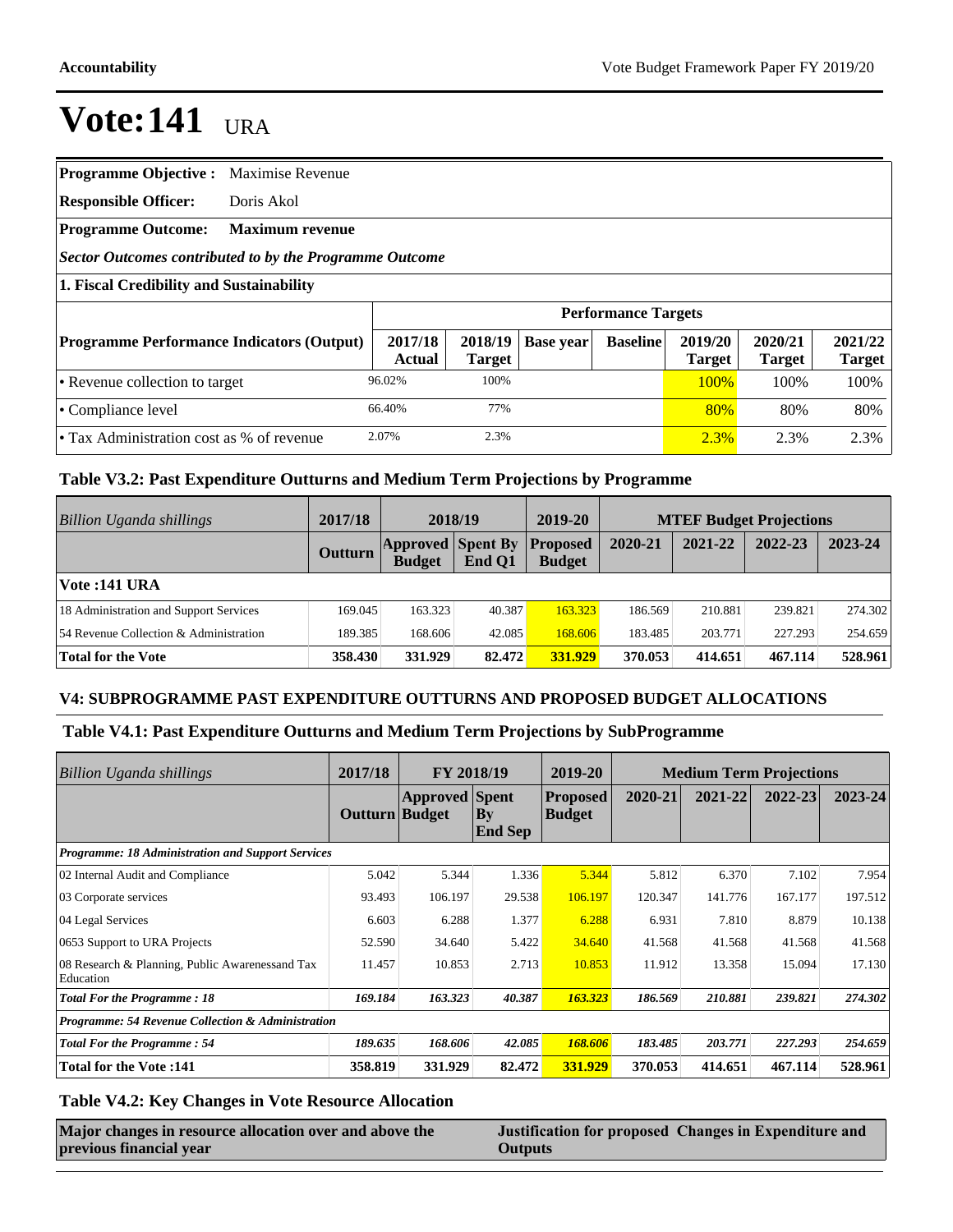| <i>Vote :141 URA</i>                                                |          |                                                                                                                                                          |
|---------------------------------------------------------------------|----------|----------------------------------------------------------------------------------------------------------------------------------------------------------|
| Programme: 18 URA                                                   |          |                                                                                                                                                          |
| Output: 72 Government Buildings and Administrative Infrastructure   |          |                                                                                                                                                          |
| Change in Allocation (UShs Bn):                                     | (10.400) | The building is in its final stages which requires 2.5Bn. The<br>10.4 Bn has been redistributed to enhance compute and<br>storage for EFD implementation |
| Output: 76 Purchase of Office and ICT Equipment, including software |          |                                                                                                                                                          |
| Change in Allocation (UShs Bn):                                     | 10.400   | Expanding server compute and storage to support Electronic<br><b>Fiscal Devices</b>                                                                      |

# **Table V4.3: Major Capital Investment (Capital Purchases outputs over 0.5Billion)**

| FY 2018/19                                                                                                                                                           | FY 2019/20 |                                                                                                                                                                                                                                                                                                                                                |                                                                               |  |
|----------------------------------------------------------------------------------------------------------------------------------------------------------------------|------------|------------------------------------------------------------------------------------------------------------------------------------------------------------------------------------------------------------------------------------------------------------------------------------------------------------------------------------------------|-------------------------------------------------------------------------------|--|
| <b>Appr. Budget and Planned Outputs</b>                                                                                                                              |            | <b>Expenditures and Achievements</b><br>by end Sep                                                                                                                                                                                                                                                                                             | <b>Proposed Budget and Planned Outputs</b>                                    |  |
| Vote 141 URA                                                                                                                                                         |            |                                                                                                                                                                                                                                                                                                                                                |                                                                               |  |
| Programme: 18 Administration and Support Services                                                                                                                    |            |                                                                                                                                                                                                                                                                                                                                                |                                                                               |  |
| Project: 0653 Support to URA Projects                                                                                                                                |            |                                                                                                                                                                                                                                                                                                                                                |                                                                               |  |
| <b>Output: 72 Government Buildings and Administrative Infrastructure</b>                                                                                             |            |                                                                                                                                                                                                                                                                                                                                                |                                                                               |  |
| Completion of the Construction of the URA HQ<br>Building . Site hand over is expected in August<br>2018 and then the commencement of the defects<br>liability period |            | Overall physical work progress is<br>94.00% and actual period-wise<br>progress is 100% as at 30th Sep<br>2018. Actual cost wise progress is<br>69.10% of total project cost.<br>Internal final finishes i.e. tiles,<br>granite, epoxy, partitions,<br>balustrades and railing, doors,<br>ceiling and joinery fittings, painting<br>are at 95%. | Snug list activities executed<br>Post project implementation review<br>report |  |
| <b>Total Output Cost(Ushs</b><br>Thousand):                                                                                                                          | 12.900     | 0.000                                                                                                                                                                                                                                                                                                                                          | 2.500                                                                         |  |
| Gou Dev't:                                                                                                                                                           | 12.900     | 0.000                                                                                                                                                                                                                                                                                                                                          | 2.500                                                                         |  |
| Ext Fin:                                                                                                                                                             | 0.000      | 0.000                                                                                                                                                                                                                                                                                                                                          | 0.000                                                                         |  |
| A.I.A:                                                                                                                                                               | 0.000      | 0.000                                                                                                                                                                                                                                                                                                                                          | 0.000                                                                         |  |
| Output: 75 Purchase of Motor Vehicles and Other Transport Equipment                                                                                                  |            |                                                                                                                                                                                                                                                                                                                                                |                                                                               |  |
| Acquire 90 vehicles by finance lease.                                                                                                                                |            | Monthly lease payments were made Lease for Motor vehicles<br>to DfCU Bank for 90 vehicles.                                                                                                                                                                                                                                                     |                                                                               |  |
| <b>Total Output Cost(Ushs</b><br>Thousand):                                                                                                                          | 3.022      | 0.756                                                                                                                                                                                                                                                                                                                                          | 3.022                                                                         |  |
| Gou Dev't:                                                                                                                                                           | 3.022      | 0.756                                                                                                                                                                                                                                                                                                                                          | 3.022                                                                         |  |
| Ext Fin:                                                                                                                                                             | 0.000      | 0.000                                                                                                                                                                                                                                                                                                                                          | 0.000                                                                         |  |
| A.I.A:                                                                                                                                                               | 0.000      | 0.000                                                                                                                                                                                                                                                                                                                                          | 0.000                                                                         |  |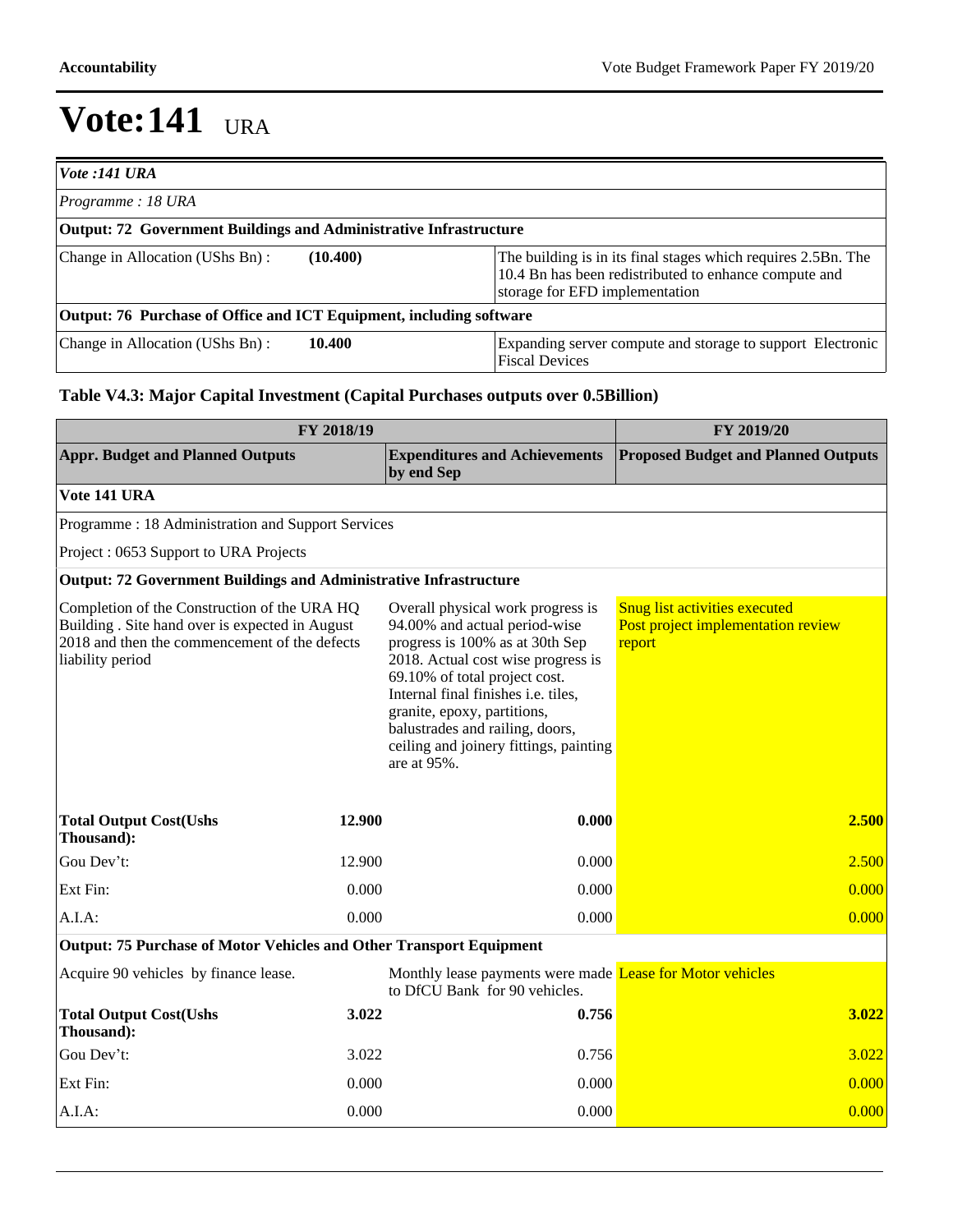#### **Output: 76 Purchase of Office and ICT Equipment, including software**

| Acquire new computers for staff<br>Annual maintenance of the Disaster Recovery (DR)<br>System & related IT licences<br>Final implementation of the Enterprise Resource<br>Planning (ERP) system |        | Call off orders for delivery of 420<br>desktop computers and 22<br>projectors were completed in first<br>quarter.<br>Renewal of Disaster Recovery<br>(DR) support contracts in first<br>quarter.<br>Renewed software licenses, & IT<br>contracts.<br>Rolled out e-performance module<br>on 5th July 2018.<br>Trained 294 staff on the e-<br>performance module and planning<br>for 2018/19 was done accordingly. | New Computers acquired (0.20Bn)<br>Disaster recovery system and related IT<br>licences 10.414Bn<br>Data Center memory enhanced for EFD<br>support $(10.40Bn)$<br><b>Enterprise Resource Planning 8Bn of</b><br>which 3Bn is for informal sector<br>initiatives<br>Office equipment 0.050Bn |
|-------------------------------------------------------------------------------------------------------------------------------------------------------------------------------------------------|--------|------------------------------------------------------------------------------------------------------------------------------------------------------------------------------------------------------------------------------------------------------------------------------------------------------------------------------------------------------------------------------------------------------------------|--------------------------------------------------------------------------------------------------------------------------------------------------------------------------------------------------------------------------------------------------------------------------------------------|
| <b>Total Output Cost(Ushs</b><br>Thousand):                                                                                                                                                     | 18.617 | 4.654                                                                                                                                                                                                                                                                                                                                                                                                            | 29.017                                                                                                                                                                                                                                                                                     |
| Gou Dev't:                                                                                                                                                                                      | 18.617 | 4.654                                                                                                                                                                                                                                                                                                                                                                                                            | 29.017                                                                                                                                                                                                                                                                                     |
| Ext Fin:                                                                                                                                                                                        | 0.000  | 0.000                                                                                                                                                                                                                                                                                                                                                                                                            | 0.000                                                                                                                                                                                                                                                                                      |
| A.I.A.                                                                                                                                                                                          | 0.000  | 0.000                                                                                                                                                                                                                                                                                                                                                                                                            | 0.000                                                                                                                                                                                                                                                                                      |

# *V5: VOTE CHALLENGES FOR 2019/20 AND ADDITIONAL FUNDING REQUESTS*

#### **Vote Challenges for FY 2019/20**

1. Policy measures that have not yet been fully implemented such as Withholding VAT, 0.5% excise on Mobile money transactions, 1% tax on Agriculture.

2. Delayed financing which would support compliance management efficiency in areas such as e.g Electronic Fiscal Devices, staff capacity in Natural resources management for tax (Oil and Gas),

3. URA is required to collect Government fees but inadequate budget for staff structure and IT resources for this.

4. Increasing globalisation that lead to aggressive transfer pricing strategies by multinational companies

5. Obselete IT equipment eg E-tax 1

6.No integration between eTAX and the Ministry of Finance (IFMIS) and the Bank of Uganda (BOU) systems

# **Table V5.1: Additional Funding Requests**

| Additional requirements for funding and outputs in 2019/20 | Justification of requirement for additional outputs and<br>funding                                                                                                                                                                                           |
|------------------------------------------------------------|--------------------------------------------------------------------------------------------------------------------------------------------------------------------------------------------------------------------------------------------------------------|
| <b>Vote: 141 URA</b>                                       |                                                                                                                                                                                                                                                              |
| <b>Programme: 18 Administration and Support Services</b>   |                                                                                                                                                                                                                                                              |
| OutPut: 04 Public Awarenes and Tax Education/Modernization |                                                                                                                                                                                                                                                              |
| Funding requirement UShs Bn: 12.571                        | Operation $\&$ strategic tax education and outreaches, research<br>and risk management, ATAF conference, Unified contact<br>centres and Taxpayer appreciation initiatives are all geared<br>towards improving the Tax to GDP ratio as per NDP<br>objectives. |
| <b>OutPut: 19 Human Resource Management Services</b>       |                                                                                                                                                                                                                                                              |